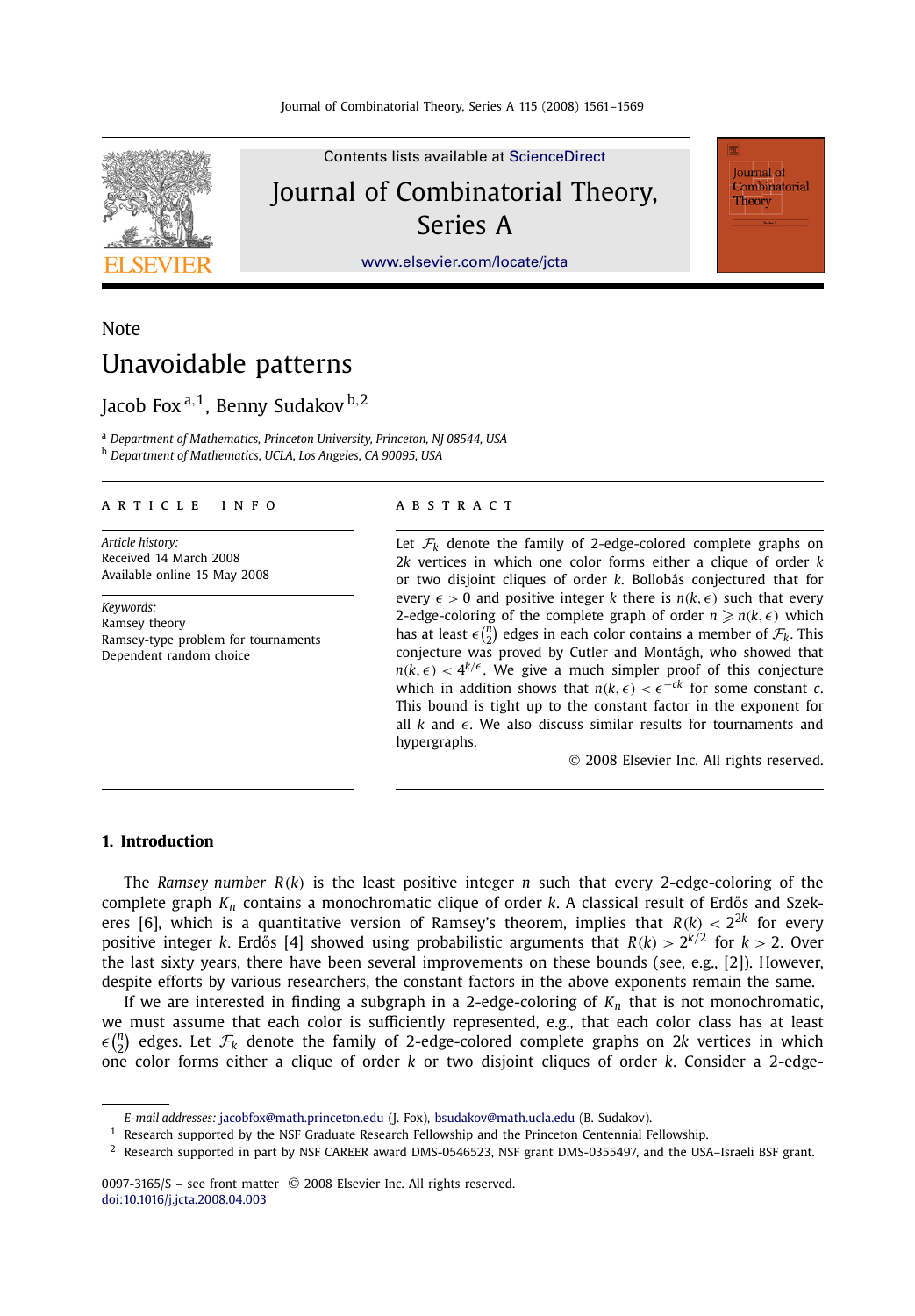coloring of  $K_n$  with *n* even in which one of the colors forms a clique of order  $n/2$  or two disjoint cliques of order *n/*2. Clearly, these colorings have at least roughly 1*/*4 of the edges in each color, and nevertheless they basically do not contain any colored patterns except those in  $\mathcal{F}_k$ . This shows that the 2-edge-colorings in  $\mathcal{F}_k$  are essentially the only types of patterns that are possibly unavoidable in 2-edge-colorings that are far from being monochromatic. It is also clear that  $\mathcal{F}_k$  forms a minimal such family. Generalizing the classical Ramsey problem, Bollobás conjectured that for every  $\epsilon > 0$  and *k* there is an  $n_0$  such that every 2-edge-coloring of  $K_n$  with  $n \geq n_0$  which has at least  $\epsilon {n \choose 2}$  edges in each color contains a member of  $\mathcal{F}_k$ . This conjecture was proved by Cutler and Montágh [3]. Let  $n(k,\epsilon)$  denote the minimum  $n_0$  which satisfies Bollobás's conjecture. Cutler and Montágh proved that  $n(k,\epsilon) < 4^{k/\epsilon}$ . Here we present a much simpler proof of Bollobás's conjecture which also gives a better bound on  $n(k, \epsilon)$  when  $\epsilon$  is small (e.g., when  $\epsilon < 1/7$ ).

**Theorem 1.1.** If  $n \geq (16/\epsilon)^{2k+1}$ , then every 2-edge-coloring of  $K_n$  with at least  $\epsilon {n \choose 2}$  edges in each color *contains a member of*  $\mathcal{F}_k$ .

Using a simple probabilistic argument, one can show that the bound in this theorem is tight up to a constant factor in the exponent for all  $k$  and  $\epsilon$  (see Proposition 2.3).

In this paper, we also consider an analogous problem for tournaments. A *tournament* is a directed graph obtained by choosing a direction for each edge in an undirected complete graph. A tournament is *transitive* if there is a linear ordering of the vertices such that all edges point in one direction. Erdős and Moser [5] obtained a variant of Ramsey's theorem for tournaments. Let  $T(k)$  denote the minimum *n* such that every tournament on *n* vertices contains a transitive subtournament of order *k*. They proved that  $2^{(k-1)/2} \le T(k) \le 2^{k-1}$ .

In order to prove an analogue of Bollobás's conjecture for tournaments, the following definition appears to be the most natural. A tournament on *n* vertices is *--far from being transitive* if the direction of at least  $\epsilon n^2$  edges need to be changed to obtain a transitive tournament. We think this is a good analogue of 2-edge-colorings in which both colors are sufficiently represented. Let  $D_k$  denote the tournament with 3*k* vertices formed by taking three disjoint transitive tournaments each of size *k* with vertex sets  $V_0$ ,  $V_1$ ,  $V_2$ , and directing all edges in  $V_i \times V_{i+1}$  from  $V_i$  to  $V_{i+1}$  for  $i = 0, 1, 2$ , where indices are taken modulo 3. By considering the tournament  $D_{n/3}$  with *n* a multiple of 3, which is  $\frac{1}{9}$ -far from being transitive, we see that  $D_k$  is essentially the only possible type of unavoidable tournament in tournaments that are far from being transitive. We prove the following variant of Bollobás's conjecture for tournaments.

**Theorem 1.2.** There is a constant  $c$  such that if  $n \geqslant \epsilon^{-ck/\epsilon^2}$  and  $T$  is a tournament on  $n$  vertices which is  $\epsilon$  -far *from being transitive, then T contains Dk.*

It is easy to see that if a tournament on *n* vertices contains  $\epsilon n^3$  directed triangles, then it is  $\epsilon/3$ far from being transitive. Indeed, each edge is in at most *n* directed triangles, so a tournament with  $\epsilon n^3$  directed triangles contains  $\frac{\epsilon}{3}n^2$  edge-disjoint directed triangles. The direction of at least one edge of each such directed triangle needs to be changed in order to make the tournament transitive. In the other direction, the following lemma demonstrates that if a tournament is *-*-far from being transitive, then it contains many directed triangles. We will use this lemma in the proof of Theorem 1.2.

**Lemma 1.3.** *There is a constant c >* 0 *such that if a tournament T on n vertices is --far from being transitive,* then it contains at least c $\epsilon^2$ n $^3$  directed triangles.

The following simple tournament construction demonstrates that the bound in Lemma 1.3 is best possible up to the constant factor  $c$ . Let  $V_1, \ldots, V_d$  be disjoint vertex sets of size 3*n*, and direct all edges from  $V_i$  to  $V_j$  for  $i < j$ . The tournament restricted to each  $V_i$  is a copy of  $D_n$ . Note that each  $V_i$  contains  $n^2$  edge-disjoint directed triangles and  $n^3$  total directed triangles. The tournament on *V*<sub>1</sub> ∪ ···∪ *V*<sub>*d*</sub> we constructed has *N* = 3*dn* vertices, is  $\epsilon$ -far from being transitive with  $\epsilon = \frac{dn^2}{N^2} = \frac{1}{9d}$ , and has only  $dn^3 = 3\epsilon^2 N^3$  directed triangles.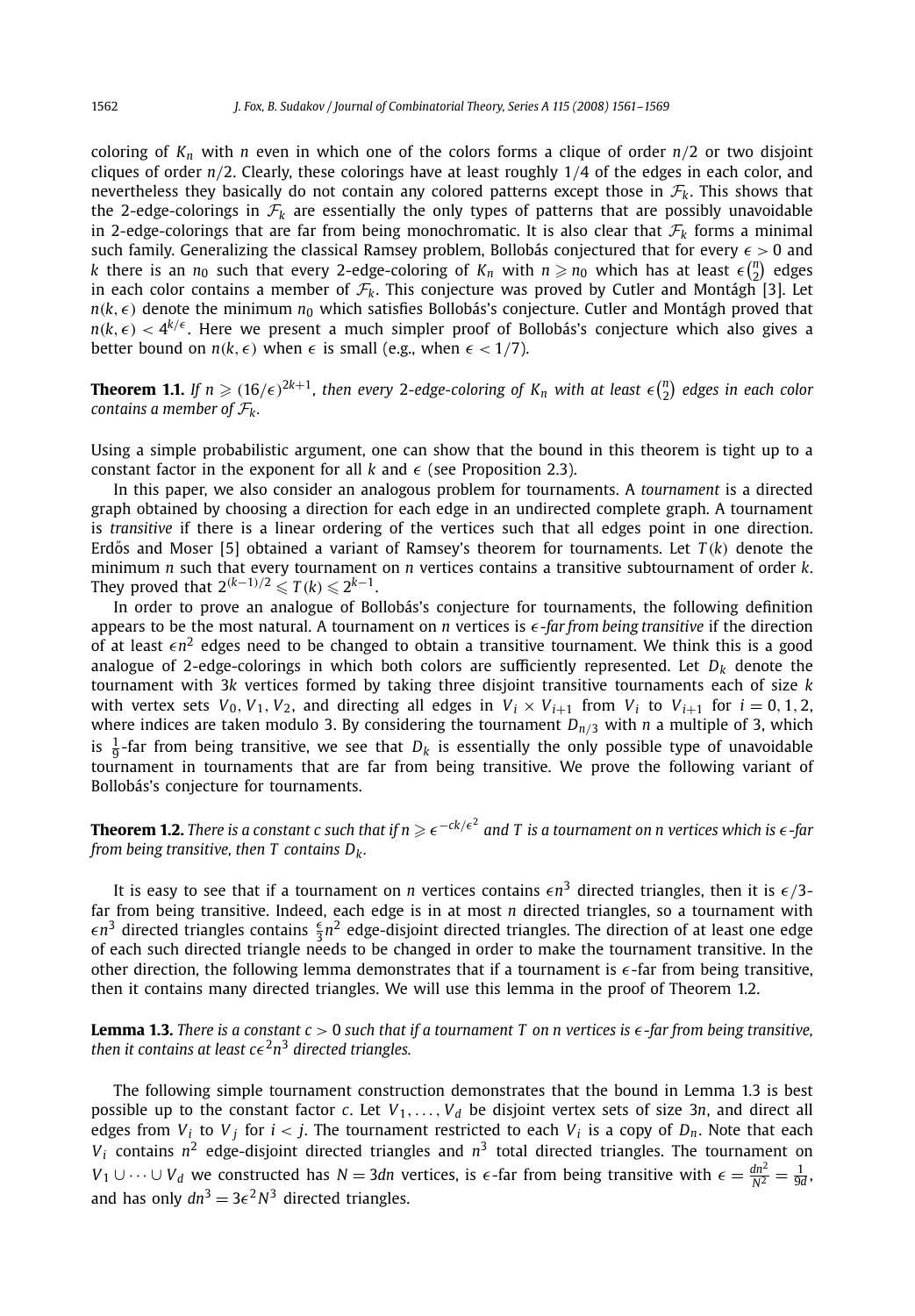The statement of Lemma 1.3 appears similar to the well-known triangle removal lemma of Ruzsa and Szemerédi [11]. This lemma states that for every  $\epsilon > 0$  there is a constant *δ* > 0 depending only on  $\epsilon$  such that if a graph on *n* vertices is  $\epsilon$ -far from being triangle-free, i.e., at least  $\epsilon n^2$  edges need to be deleted to make the graph triangle-free, then it contains at least *δn*<sup>3</sup> triangles. However, as *-* tends to zero, in the triangle removal lemma  $\delta$  goes to 0 much faster than in Lemma 1.3.

The rest of the paper is organized as follows. In the next section we give a simple proof of Bollobás's conjecture and show that our upper bound on  $n(k, \epsilon)$  is tight up to a constant factor in the exponent for all  $k$  and  $\epsilon$ . In Section 3 we study the tournaments that are far from being transitive and show that sufficiently large such tournaments contain a copy of  $D_k$ . The last section of this paper contains some concluding remarks, including a discussion of the possible generalization of our theorems to hypergraphs. Throughout the paper, we systematically omit floor and ceiling signs whenever they are not crucial for the sake of clarity of presentation. We also do not make any serious attempt to optimize absolute constants in our statements and proofs.

The *edge density* of a graph *G* is the fraction of all pairs of vertices of *G* that are edges. In a red– blue edge coloring of  $K_n$ , the *red neighborhood*  $N_R(v)$  of a vertex *v* is the set of vertices adjacent to *v* in color red, and the *red degree* of *v* is  $|N_R(v)|$ . For a vertex subset *U* of a graph *G*, the *red common neighborhood*  $N_R(U)$  is the set of vertices adjacent in color red to all vertices in *U*. We similarly define  $N_B(v)$ , *blue degree*, and  $N_B(U)$ .

## **2. Proof of Theorem 1.1**

We first need a lemma which shows that any 2-edge-coloring with edge density at least  $\epsilon$  in each color has many vertices with large degree in both colors.

**Lemma 2.1.** In every red–blue edge coloring of  $K_n$   $(n\geqslant 4)$  in which each color has density at least  $\epsilon$ , the subset *S* ⊂ *V* (*K<sub>n</sub>*) of vertices that have degree at least  $\frac{ε}{4}$ n in both colors has cardinality at least  $\frac{ε}{2}$ n.

**Proof.** Assume for contradiction that  $|S| < \frac{\epsilon}{2}n$ . Note that  $\epsilon \leq 1/2$  since each color has density at least  $\epsilon$ . Let  $R \subset V(K_n)$  be those vertices with blue degree less than  $\frac{\epsilon}{4}n$ , and  $B \subset V(K_n)$  be those vertices with red degree less than  $\frac{\epsilon}{4}n$ . Then  $V(K_n) = S \cup R \cup B$  is a partition of the vertex set. Assume without loss of generality that  $|R| \ge |B|$ , so  $|R| \ge \frac{1}{2}(n - |S|) > \frac{3}{8}n$ . The number of edges between R and B of color red is less than  $\frac{5}{4}n|B|$  since each vertex in B has red degree less than  $\frac{5}{4}n$ . However, the number of red edges between *R* and *B* is greater than  $(|B| - \frac{\epsilon}{4}n)|R|$  since every vertex in *R* has blue degree less than  $\frac{\epsilon}{4}n$ . Hence,

$$
\frac{\epsilon}{4}n|B| > \left(|B|-\frac{\epsilon}{4}n\right)|R| > \left(|B|-\frac{\epsilon}{4}n\right)\frac{3}{8}n.
$$

Rearranging the terms and using  $\epsilon \leqslant 1/2$ , we have

$$
\frac{\epsilon}{4}n \cdot \frac{3}{8}n > |B| \left( \frac{3}{8}n - \frac{\epsilon}{4}n \right) \geq |B| \frac{n}{4}.
$$

Multiplying both sides by  $4/n$ , we have  $|B| < \frac{3\epsilon}{8}n$ . We now give an upper bound on the number of edges of color blue. Each vertex in *R* has degree at most  $\frac{\epsilon}{4}n$  in color blue, so these vertices participate in at most  $\frac{\epsilon}{4}n|R|$  blue edges. The number of remaining edges, those contained in  $B \cup S$ , is  $\binom{|B|+|S|}{2}$ . Let  $x = |B| + |S|$ , so  $x < \epsilon n$ . Hence, the number of edges of color blue is at most

$$
\frac{\epsilon}{4}n|R|+\binom{|B|+|S|}{2}=\frac{\epsilon}{4}n(n-x)+\binom{x}{2}<\frac{\epsilon}{4}n^2+\frac{\epsilon^2}{4}n^2\leq \epsilon \binom{n}{2},
$$

contradicting that the blue edge density is at least  $\epsilon$  and completing the proof.  $\Box$ 

The following lemma is a variant of the results in [9] and [12]. Its proof uses a probabilistic argument commonly referred to as dependent random choice, which appears to be a powerful tool in proving various results in Ramsey theory (see, e.g., [7] and its references).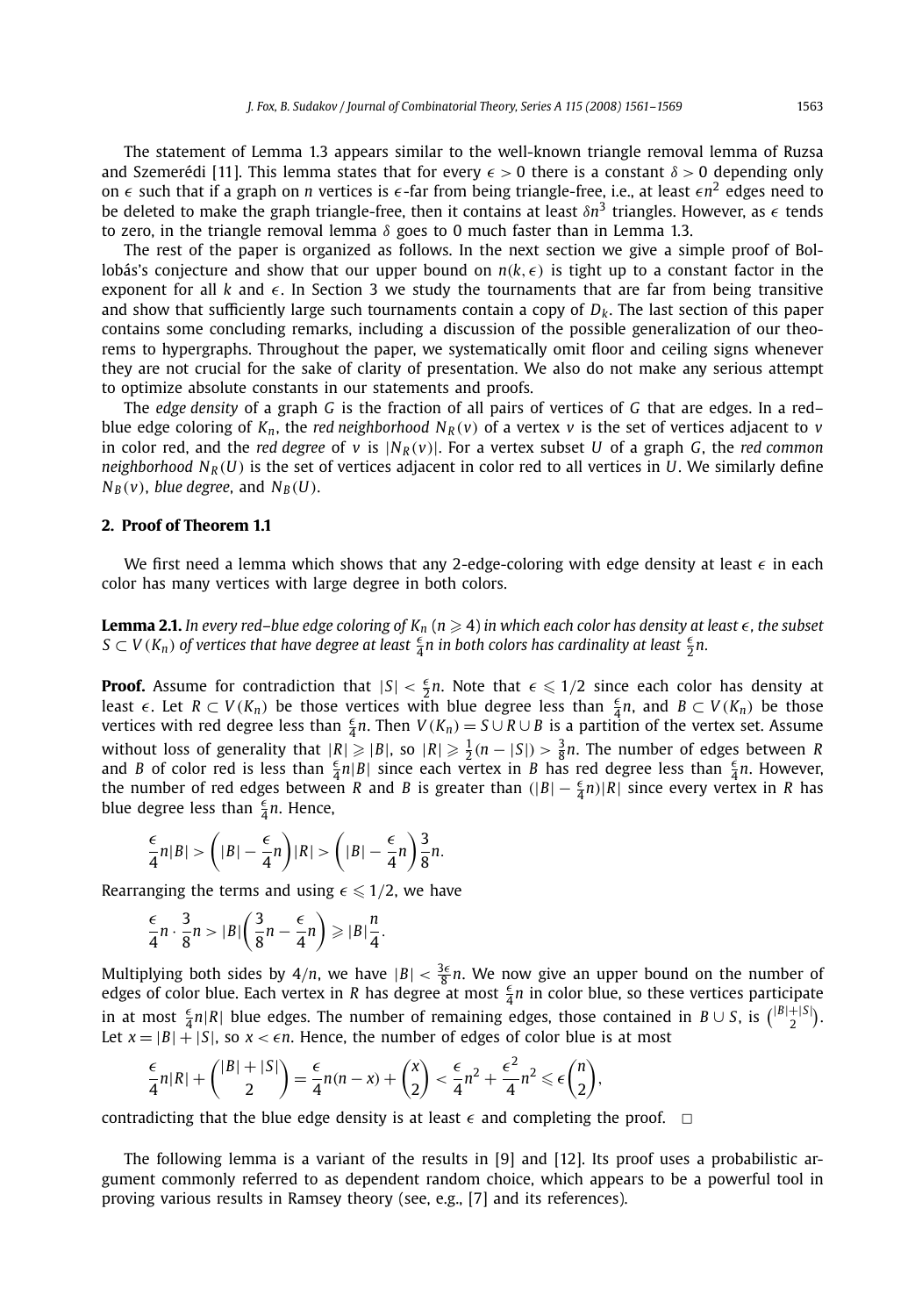**Lemma 2.2.** For a red–blue edge coloring of  $K_n$ , let S denote the vertex subset  $S \subset V(K_n)$  such that every *vertex in S has degree at least*  $\alpha n$  *in each color, and s* = |*S*|*. If*  $\beta \leq s^{-k/h}$ *, then there is a subset*  $T \subset S$  *with*  $|T| \geq \frac{1}{2} \alpha^h (1 - \alpha)^h s - 2$  such that every k-tuple in T has at least  $\beta$ n common neighbors in each color.

**Proof.** We may assume  $\alpha \leqslant 1/2$  and  $n \geqslant 4^{h+1}$ , since otherwise we can let  $T$  be the empty set. Let  $U_1 = \{x_1, \ldots, x_h\}$ ,  $U_2 = \{y_1, \ldots, y_h\}$  be two subsets of *h* vertices from  $V(K_n)$  chosen uniformly at random with repetitions, and let  $W = N_R(U_1) \cap N_B(U_2) \cap S$ . That is, *W* is the set of vertices of *S* that are adjacent in red to every vertex in  $U_1$  and adjacent in blue to every vertex in  $U_2$ . Since each vertex  $v \in S$  has degree at least  $\alpha n$  in each color and  $\alpha \leq 1/2$ , then

$$
|N_R(v)||N_B(v)| \ge \alpha n((1-\alpha)n-1) \ge \alpha(1-\alpha)(1-2/n)n^2
$$

for each  $v \in S$ . Therefore, using  $n \geqslant 4^{h+1}$ , we have

$$
\mathbb{E}[|W|] = \sum_{v \in S} \mathbf{Pr}(v \in N_R(U_1)) \mathbf{Pr}(v \in N_B(U_2)) = \sum_{v \in S} \left(\frac{|N_R(v)|}{n}\right)^h \left(\frac{|N_B(v)|}{n}\right)^h
$$
  
\n
$$
\geq \alpha^h (1 - \alpha)^h (1 - 2/n)^h s \geq \frac{1}{2} \alpha^h (1 - \alpha)^h s.
$$

The probability that a given set *D*  $\subset$  *S* of vertices is adjacent to *U*<sub>1</sub> by red edges is  $(\frac{|N_R(D)|}{n})^h$ . Let *Z* denote the number of *k*-tuples in *W* with less than *βn* common red neighbors. So

$$
\mathbb{E}[Z] = \sum_{D \subset S, \ |D| = k, \ |N(D)| < \beta n} \mathbf{Pr}(D \subset N_R(U_1)) \leqslant {s \choose k} \beta^h \leqslant s^k \beta^h \leqslant 1.
$$

We similarly have that the expected number, which we denote by *Z* , of *k*-tuples in *W* with less than *βn* common blue neighbors is at most 1.

Hence, the expectation of  $|W| - Z - Z'$  is at least  $\frac{1}{2} \alpha^h (1 - \alpha)^h s - 2$  and thus there are choices for *U*<sub>1</sub> and *U*<sub>2</sub> such that the corresponding value of  $|W| - Z - Z'$  is at least  $\frac{1}{2}\alpha^h(1-\alpha)^h s - 2$ . Delete a vertex from every *k*-tuple *D* ⊂ *W* with less than *βn* red common neighbors or with less than *βn* blue common neighbors. Letting  $T$  be the resulting set, it is clear that  $T$  has the desired properties, completing the proof.  $\Box$ 

Having finished all the necessary preparations, we are now ready to prove our first theorem. Recall that the Ramsey number  $R(k)$  is the least positive integer *n* such that every red–blue edge coloring of the complete graph  $K_n$  contains a monochromatic  $K_k$ . We will use the simple bound  $R(k) < 4^k$  which was mentioned in the introduction.

**Proof of Theorem 1.1.** Consider a red–blue edge coloring of  $K_n$  with  $n \geqslant (16/\epsilon)^{2k+1}$  in which both colors have density at least  $\epsilon$ . By Lemma 2.1, there is a vertex subset *S* with  $|S| \geq \frac{\epsilon}{2}n$  in which every vertex has degree at least  $\frac{\epsilon}{4}n$  in each color. Apply Lemma 2.2 with  $\alpha = \frac{\epsilon}{4}$ ,  $\beta = \frac{R(k)}{n}$ ,  $h = 2k$ , and  $s = |S| \geqslant \frac{\epsilon}{2}n$ . We can apply this lemma since

$$
\beta = \frac{R(k)}{n} < 4^k/n < n^{-1/2} \leqslant s^{-k/h}.
$$

So there is a subset *T* ⊂ *S* with

$$
|T| \geqslant \frac{1}{2} \big( \alpha (1 - \alpha) \big)^{2k} s - 2 \geqslant \left( \frac{\epsilon}{8} \right)^{2k+1} n \geqslant 4^k \geqslant R(k)
$$

and every *k*-tuple  $D \subset T$  has at least  $\beta n = R(k)$  common neighbors in each color. Since  $|T| \ge R(k)$ , there is a monochromatic *k*-clique *D* in *T* . Assume without loss of generality that the color of this monochromatic *k*-clique is red. By our construction of the set *T*,  $|N_B(D)| \geqslant \beta n = R(k)$ , so there is a monochromatic *k*-clique *X* in  $N_B(D)$ . This gives us a coloring from  $\mathcal{F}_k$ , since the *k*-clique *D* is red, the edges between *D* and *X* are blue, and *X* is also monochromatic, completing the proof.  $\Box$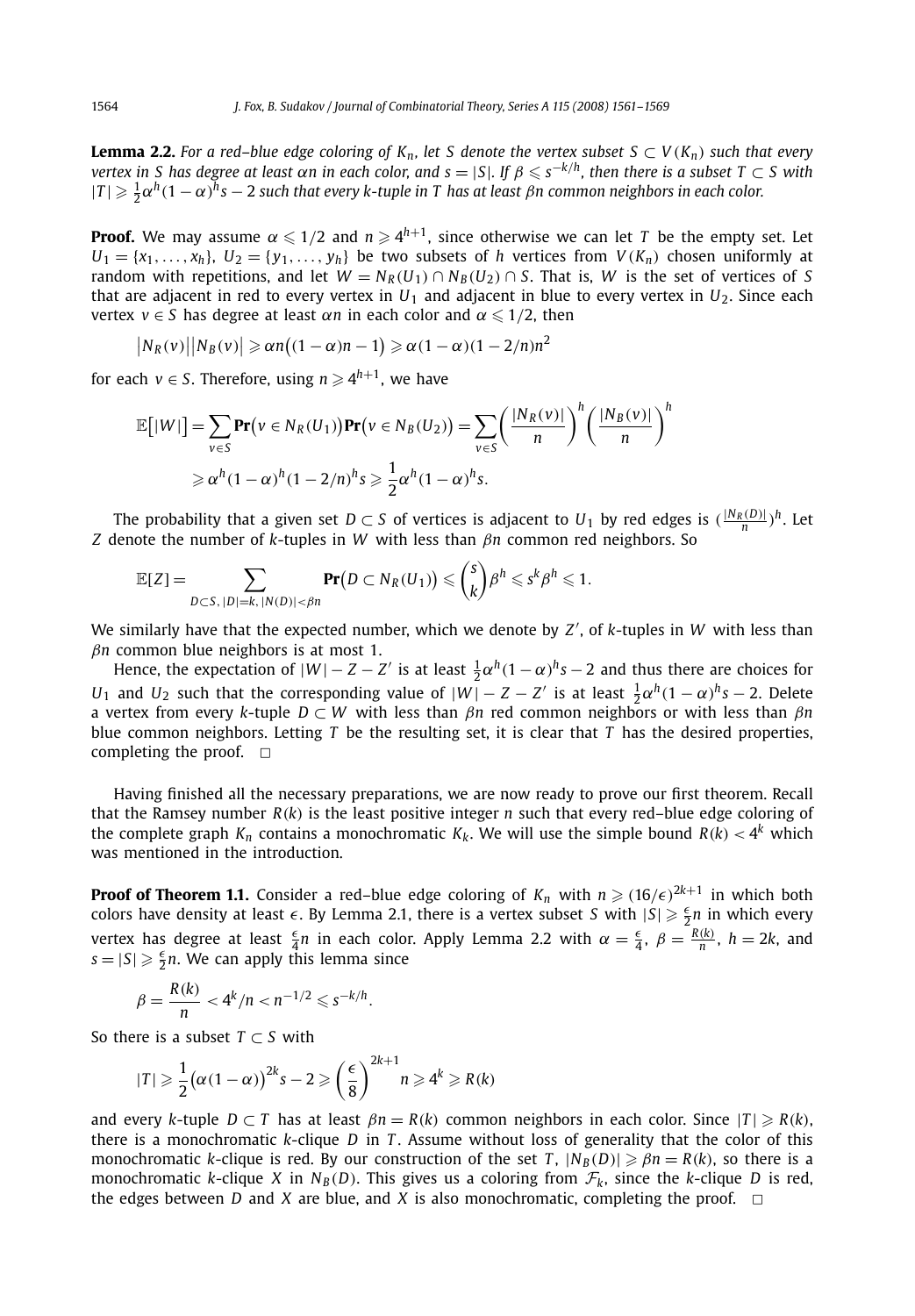Next we show that the bound in Theorem 1.1 is tight up to the constant factor in the exponent.

## **Proposition 2.3.** If  $\epsilon \leq 1/2$  and  $k \geq 2$ , then  $n(k, \epsilon) > \epsilon^{-(k-1)/2}$ .

**Proof.** Consider a red–blue edge coloring of  $K_n$  with  $n = \epsilon^{-(k-1)/2}$ , where the red graph is taken uniformly at random from all labeled graphs with *n* vertices and  $m = \epsilon {n \choose 2}$  edges. Since  $\epsilon \leq 1/2$ , then both the red graph and the blue graph each have edge density at least  $\epsilon$ . Note also, that for any both the red graph and the blue graph each have edge density at least  $\epsilon$ . Note also, that for any collection of  $\ell$  edges of  $K_n$  the probability that the red graph contains all these edges is

$$
\frac{\binom{\binom{n}{2}-\ell}{m-\ell}}{\binom{\binom{n}{2}}{m}}=\prod_{i=0}^{\ell-1}\frac{m-i}{\binom{n}{2}-i}\leqslant \left(\frac{m}{\binom{n}{2}}\right)^{\ell}=\epsilon^{\ell}.
$$

Therefore any copy of a complete bipartite graph with parts of size  $k$  (and with  $k^2$  edges), has probability at most  $\epsilon^{k^2}$  of being red. By linearity of expectation, the expected number of red copies of the complete bipartite graph with parts of size *k* is at most

$$
\frac{1}{2}\binom{n}{k}\binom{n-k}{k}\epsilon^{k^2}\leqslant \frac{n^{2k}}{2k!^2}\epsilon^{k^2}\leqslant \frac{\epsilon^k}{2k!^2}\leqslant \frac{1}{32}.
$$

Similarly, the expected number of red cliques with *k* vertices is at most

$$
\binom{n}{k} \epsilon^{\binom{k}{2}} < \frac{n^k}{k!} \epsilon^{\binom{k}{2}} = \frac{1}{k!} \leqslant \frac{1}{2}.
$$

Therefore, there is a red–blue edge coloring of  $K_n$  with each color having edge density at least  $\epsilon$ , with no monochromatic red clique of order *k*, and with no monochromatic red complete bipartite graph with parts of size *k*. In particular, this edge coloring of  $K_n$  does not contain a member of  $\mathcal{F}_k$ , which implies that  $n(k, \epsilon) > n = \epsilon^{-(k-1)/2}$ .  $\Box$ 

## **3. Proof of Theorem 1.2**

We start this section with a lemma that shows that every tournament has many vertices with large outdegree and large indegree.

**Lemma 3.1.** *Every tournament T on n*  $\geqslant$  *2 vertices has more than*  $\frac{n}{3}-2$  *vertices with outdegree and indegree at least n/*6*.*

**Proof.** Let *A* be the set of vertices of *T* with outdegree less than *n/*6 (and hence indegree more than 5*n/*6 − 1), *B* be the set of vertices of *T* with indegree less than *n/*6 (and hence outdegree more than 5*n/*6 − 1), and *C* be the set of vertices of *T* with outdegree and indegree at least *n/*6. The sets *A*, *B*, *C* partition the vertex set of *T*, so  $|A| + |B| + |C| = n$ . Assume for contradiction that  $|C| \le \frac{n}{3} - 2$ , so  $|A|+|B| \geqslant \frac{2n}{3}+2$ . We may assume without loss of generality that  $|A| \geqslant |B|$ , so  $|A| \geqslant \frac{n}{3}+1$ . By averaging, the tournament on *A* contains a vertex with outdegree at least  $\frac{|A|-1}{2} \geqslant \frac{n}{6}$ . This contradicts the definition of  $A$ , and completes the proof.  $\Box$ 

Let  $F(n, t)$  denote the minimum *m* such that every tournament with *n* vertices and at most *t* directed triangles can be made transitive by changing the direction of at most *m* edges. We prove the following recursive bound on  $F(n, t)$ .

**Lemma 3.2.** For  $n \ge 12$  and t, there are  $n_1, n_2$  with  $n_1 + n_2 = n - 1$  and  $n_1, n_2 ≤ \frac{5n}{6} - 1$  and  $t_1, t_2$  with  $t_1 + t_2 \leq t$  such that

$$
F(n,t) \leqslant \frac{18t}{n} + F(n_1,t_1) + F(n_2,t_2). \tag{1}
$$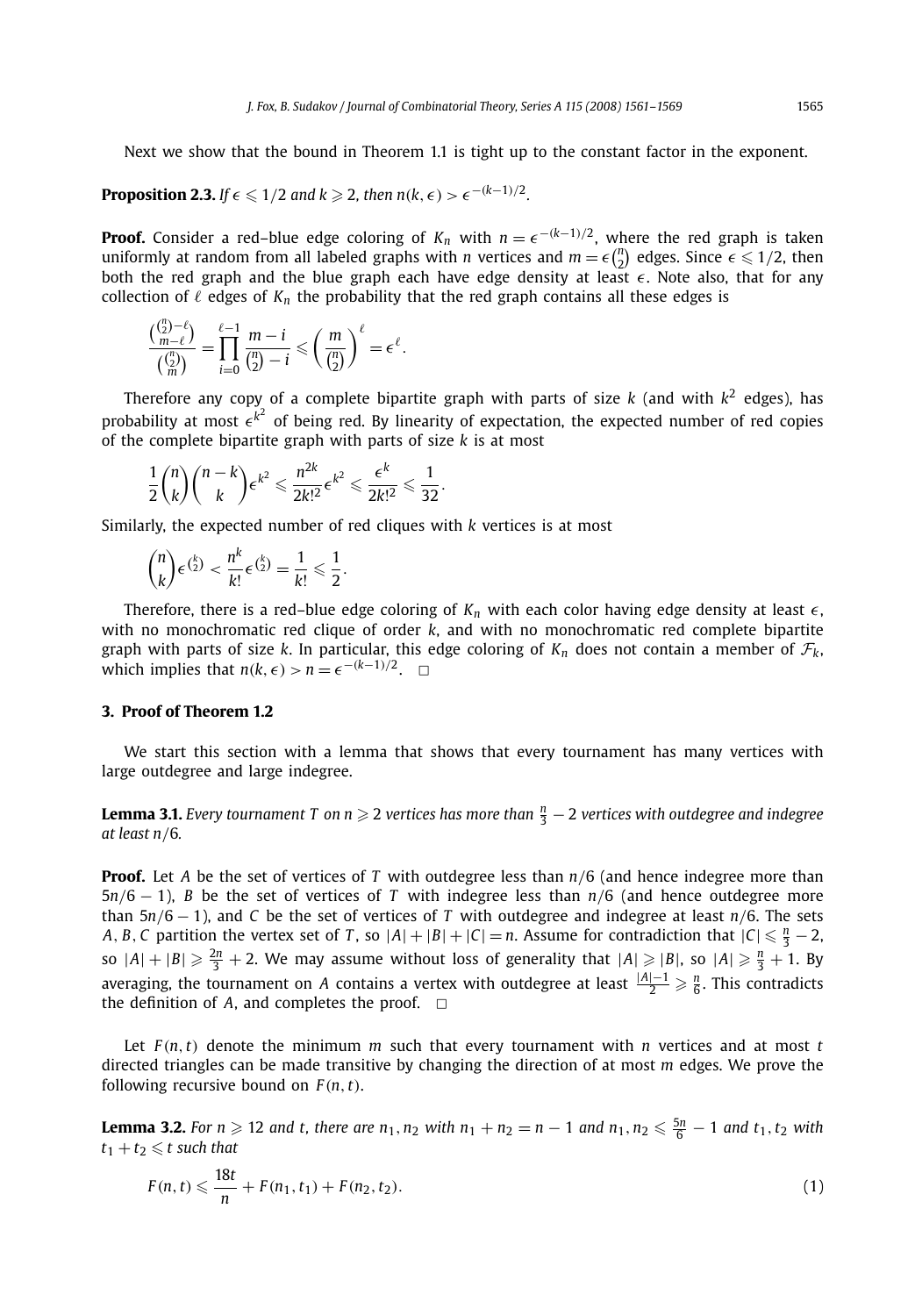**Proof.** Let *T* be a tournament on *n* vertices with at most *t* directed triangles. By Lemma 3.1, there is a vertex subset *C* of tournament *T* of size at least  $\frac{n}{3} - 2 \geq \frac{n}{6}$  such that every vertex in *C* has indegree and outdegree at least  $n/6$ . By averaging, there is a vertex  $v \in C$  that is in at most  $3t/|C| \leq 18t/n$ directed triangles. Let *I* be the set of inneighbors of *v* and *O* be the set of outneighbors of *v*. Then  $|I| + |O| = n - 1$ ,  $|I|, |O| \ge n/6$ , and the number of edges from *O* to *I* is the number of directed triangles containing *v*, which is at most 18*t/n*.

By reversing the direction of all edges directed from *O* to *I*, and letting  $n_1 = |I|$ ,  $n_2 = |O|$ ,  $t_1$  denote the number of directed triangles whose vertices are all contained in  $I$ , and  $t<sub>2</sub>$  denote the number of directed triangles whose vertices are all contained in  $O$ , we have established (1).  $\Box$ 

Note that every tournament on *n* vertices can be made transitive by changing the direction of at most half of its edges. So for all *n* and *t*, we have

$$
F(n,t) \leqslant {n \choose 2}/2 < n^2/4.
$$
\n<sup>(2)</sup>

The following statement implies Lemma 1.3.

**Lemma 3.3.** For all n and t we have  $F(n, t) \le 27(nt)^{1/2}$ .

**Proof.** Let *T* be a tournament with *n* vertices and at most *t* directed triangles. For a vertex subset  $W \subset V(T)$ , let  $t(W)$  denote the number of directed triangles contained in W.

Consider the following recursive procedure. At step *i*, we will have a partition  $\mathcal{F}_i$  of  $V(T)$  into disjoint sets, a tournament  $T_i$  on  $V(T)$ , and a linear order on these sets such that all edges between different subsets in  $\mathcal{F}_i$  are directed forward in  $T_i$ . Let  $T_0 = T$  and  $\mathcal{F}_0 = \{V(T)\}$ . For all  $W \in \mathcal{F}_i$ , if  $|W| ≤ 36(t/n)^{1/2}$ , then put  $W ∈ F_{i+1}$ . Otherwise, we find a partition  $W = W_1 ∪ W_2$  of *W* into two subsets each of cardinality at least  $|W|/6 > 6(t/n)^{1/2}$  according to Lemma 3.2 and change the direction of at most  $18t(W)/|W|$  edges in  $T_i$  to make all edges between  $W_1$  and  $W_2$  directed from  $W_1$  to  $W_2$ , update the linear ordering by placing  $W_1$  immediately before  $W_2$  in the same place  $W$ was, and put  $W_1, W_2 \in \mathcal{F}_{i+1}$ . It is clear that the resulting partition  $\mathcal{F}_{i+1}$  of  $V(T)$  and tournament  $T_{i+1}$  will also satisfy that there is a linear order on the sets in  $\mathcal{F}_{i+1}$  such that all edges between different subsets in  $\mathcal{F}_{i+1}$  are directed forward in  $T_{i+1}$ . Eventually, there is a step *j* such that each set in the partition  $\mathcal{F}_j$  has cardinality at most 36 $(t/n)^{1/2}$ . We let  $\mathcal{F} = \mathcal{F}_j$  and  $T^* = T_j$ .

Following this procedure, we build a *tree*  $T$  of subsets of  $V(T)$ , with  $V(T)$  being its root, so that *W* ∈  $\mathcal{F}_i$  is a leaf of  $\mathcal{T}$  if  $|W| ≤ 36(t/n)^{1/2}$  and otherwise *W* has two children  $W_1, W_2$  as described above. Notice that  $\mathcal F$  consists of the leaves of  $\mathcal T$ .

The vertices of  $T$  that contain any particular directed triangle in  $T$  form a path in  $T$  starting from  $V(T)$ . For each directed triangle *D* in *T*, define its weight

$$
w(D) = \sum_{D \subset W, W \in V(\mathcal{T})} 18/|W|.
$$

Recall that if *W* was not a leaf of T, then we changed the direction of at most  $18t(W)/|W|$  edges between  $W_1$  and  $W_2$ . So a particular directed triangle *D* in *W* contributes at most 18/ $|W|$  to the number of edges between  $W_1$  and  $W_2$  that are changed. Hence, the sum of the weights of the directed triangles in *T* is an upper bound on the number of edges whose direction is changed when creating  $T^*$  from *T*. If  $W^0 = V(T), \ldots, W^i$  are the vertices of the path in  $T$  that contain *D*, then

$$
w(D) = 18/|W^{i}| + 18/|W^{i-1}| + \dots + 18/|W^{0}| \leq \frac{18}{6(t/n)^{1/2}} \left(1 + 5/6 + (5/6)^{2} + \dots\right)
$$
  
= 18(n/t)<sup>1/2</sup>.

So we changed at most  $18(n/t)^{1/2}t = 18(tn)^{1/2}$  edges to obtain  $T^*$  from  $T$ .

The partition  $\mathcal F$  and tournament  $T^*$  satisfy that each set in  $\mathcal F$  has cardinality at most 36*(t/n*)<sup>1/2</sup> and there is a linear order of the sets in  $\mathcal F$  such that all edges between different sets in  $\mathcal F$  are directed forward in  $T^*$ . Using the bound (2), for each  $W \in \mathcal{F}$ , we can change the direction of less than  $|W|^2/4$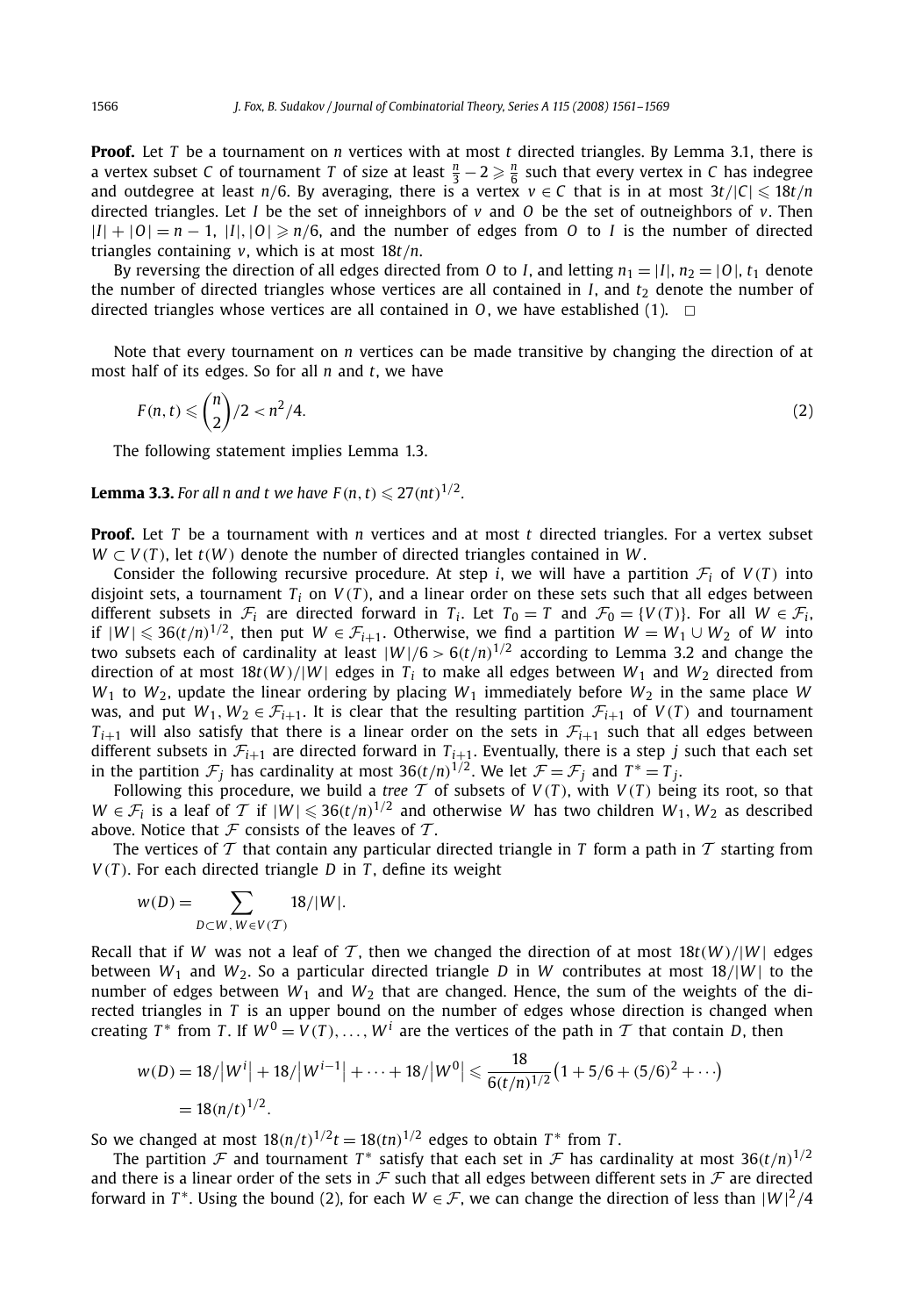edges to make *W* transitive. Since  $|W| \le 36(t/n)^{1/2}$  for each  $W \in \mathcal{F}$ , the number of edges in sets in  $\mathcal F$  whose direction in  $T^*$  is changed is at most

$$
\sum_{W \in \mathcal{F}} |W|^2/4 \leq \frac{n}{36(t/n)^{1/2}} \left(36(t/n)^{1/2}\right)^2/4 = 9(tn)^{1/2},
$$

where we used that if  $\sum x_i = N$  and  $0 \le x_i \le a$  for each  $x_i$ , then  $\sum x_i^2 \le (N/a)a^2$ . The resulting tournament is clearly transitive, and we have changed the direction of at most  $(18 + 9)(\text{tn})^{1/2}$  $27(tn)^{1/2}$  edges of T to obtain this tournament.  $\Box$ 

We will also need the following lemma, which is a variant of Lemma 2.2.

**Lemma 3.4.** Let H be a bipartite graph with parts V<sub>1</sub> and V<sub>2</sub> each of size n and with at least  $\alpha n^2$  edges. If  $\beta\leqslant n^{-d/h}$ , then there is a subset  $W_1\subset V_1$  such that  $|W_1|\geqslant \alpha^h n-1$  and every d-tuple in  $W_1$  has at least  $\beta n$ *common neighbors.*

**Proof.** Let  $A = \{x_1, \ldots, x_h\}$  be a subset of *h* vertices chosen uniformly at random with repetitions from  $V_2$ , and let  $U_1 = N(A)$ . By linearity of expectation and convexity of  $f(z) = z^h$ , we have

$$
\mathbb{E}[|U_1|] = \sum_{v \in V_1} \left(\frac{|N(v)|}{n}\right)^h = n^{-h} \sum_{v \in V_1} |N(v)|^h \geq n^{1-h} \left(\frac{\sum_{v \in V_1} |N(v)|}{n}\right)^h \geq \alpha^h n.
$$

The probability that a given set  $D \subset V_1$  of vertices is contained in  $U_1$  is  $(\frac{|N(D)|}{n})^h$ . Letting *Y* denote the number of *d*-tuples in *U*<sup>1</sup> whose common neighborhood has size less than *βn*, we have

$$
\mathbb{E}[Y] < \binom{n}{d} \beta^h \leqslant n^d \beta^h \leqslant 1.
$$

Hence, the expectation of  $|U_1| - Y$  is more than  $\alpha^h n - 1$ , and thus there is a choice  $A_0$  of A such that the corresponding value of  $|U_1| - Y$  is more than  $\alpha^h n - 1$ . Delete a vertex from every *d*-tuple *D* in *U*<sup>1</sup> with less than *βn* common neighbors. Letting *W*<sup>1</sup> be the resulting subset of *U*1, it is clear that  $W_1$  has the desired properties.  $\Box$ 

The classical problem of Zarankiewicz in extremal graph theory asks: given *m,n, s,* and *t*, what is the maximum number *z(m,n*; *s,t)* of edges of a bipartite graph with first part of size *m* and second part of size *n* if no *s* vertices of the first part have *t* neighbors in common? A simple double-counting argument (see [1, p. 310]) demonstrates that

$$
z(m, n, s, t) < (s - 1)^{1/t} (n - t + 1) m^{1 - 1/t} + (t - 1) m. \tag{3}
$$

We will use this bound in the proof of the following theorem, which, together with Lemma 1.3, establishes Theorem 1.2.

**Theorem 3.5.** If T is a tournament with n vertices and  $\delta n^3$  directed triangles with  $n \geqslant \delta^{-4k/\delta}$ , then T con*tains Dk.*

**Proof.** Consider a random partition  $V(T) = V_0 \cup V_1 \cup V_2$  of the vertex set of *T* into three disjoint subsets each of size  $n/3$ . Then for every directed triangle  $D$  in  $T$  the probability that it satisfies  $|V_i \cap D| = 1$  for  $i = 0, 1, 2$  and the edge between  $V_1 \cap D$  and  $V_2 \cap D$  is directed from  $V_1 \cap D$  to *V*<sub>2</sub> ∩ *D* is at least 1/9. By linearity of expectation, there is a partition  $V(T) = V_0 ∪ V_1 ∪ V_2$  with  $|V_i| = n/3$  for  $i = 0, 1, 2$  for which there are at least  $\delta n^3/9$  triples  $(v_0, v_1, v_2) \in V_0 \times V_1 \times V_2$  that form a directed triangle such that the direction of the edge between  $v_1$  and  $v_2$  is from  $v_1$  to  $v_2$ . We call such a triple  $(v_0, v_1, v_2) \in V_0 \times V_1 \times V_2$  a *positively oriented directed triangle*. Consider the bipartite graph *H* with parts  $V_1$  and  $V_2$ , where  $(v_1, v_2) \in V_1 \times V_2$  is an edge of *H* if and only if there are at least  $\delta n/2$  vertices  $v_0 \in V_0$  for which the triple  $(v_0, v_1, v_2)$  is a positively oriented directed triangle.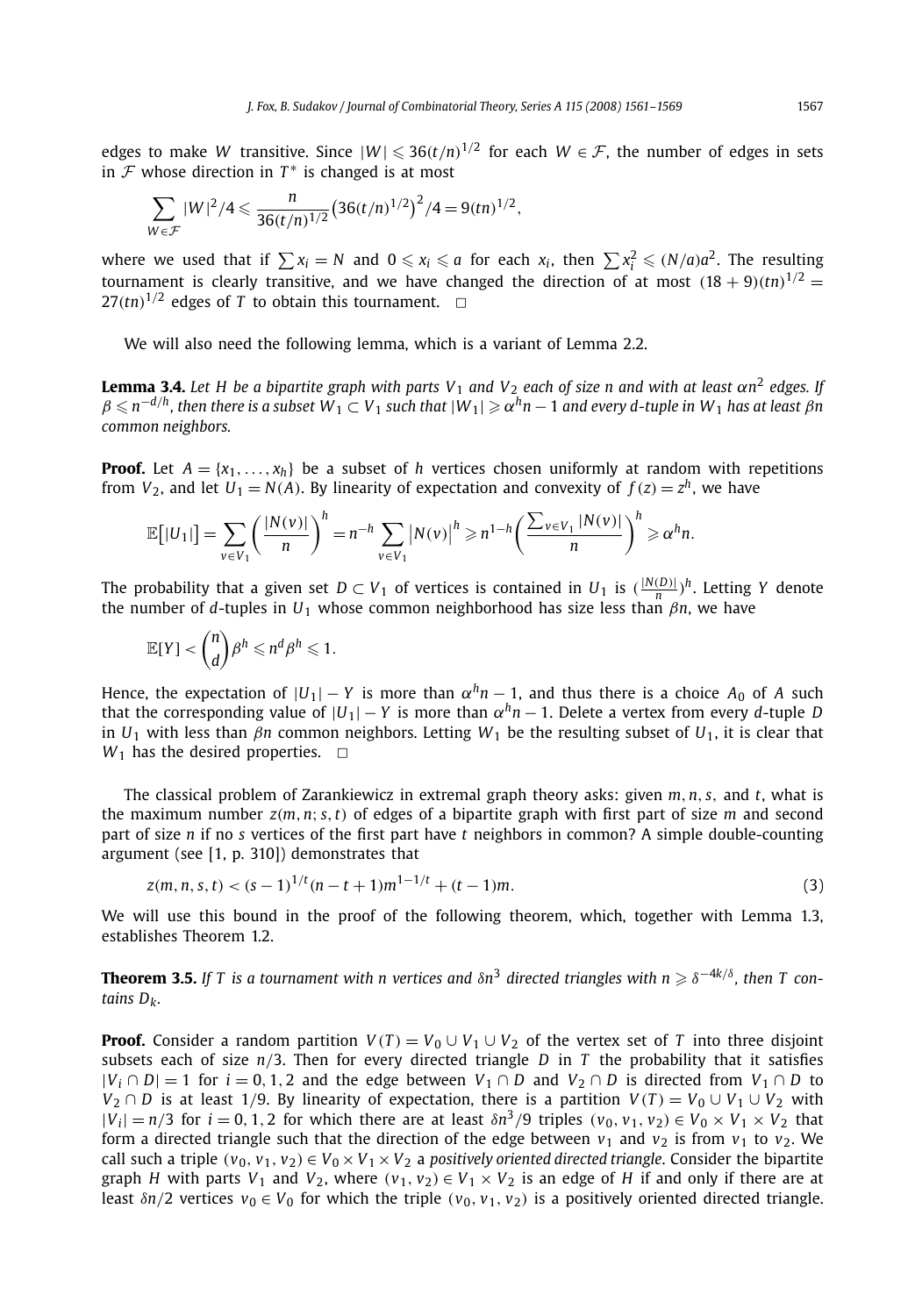Note that if  $(v_1, v_2) \in V_1 \times V_2$  is an edge of *H*, then the edge between  $v_1$  and  $v_2$  in *T* is directed from  $v_1$  to  $v_2$ . The number of positively oriented directed triangles which do not contain an edge of *H* is at most  $|V_1||V_2|\delta n/2 = \delta n^3/18$ . Hence, the number of positively oriented directed triangles in  $V_0 \times V_1 \times V_2$  containing an edge of *H* is at least  $\delta n^3/9 - \delta n^3/18 = \delta n^3/18$ , and the number of edges of *H* is at least

$$
\frac{\delta n^3/18}{|V_0|} = \delta n^2/6.
$$

So the fraction of pairs of  $V_1 \times V_2$  that are edges of *H* is at least  $\frac{\delta n^2/6}{|V_1||V_2|} = 3\delta/2$ .

By Lemma 3.4 with  $d = k/\delta$ ,  $h = 2d$  and  $\beta = n^{-d/h} = n^{-1/2}$ , there is a subset  $W_1 \subset V_1$  of size at least  $(3\delta/2)^{2d}|V_1|-1\geqslant n^{1/2}$  such that every *d*-tuple in  $W_1$  has at least  $n^{1-d/h}=n^{1/2}$  neighbors in  $H.$ Since  $n^{1/2} \geqslant 2^d$ , the result of Erdős and Moser (mentioned in the introduction) implies that there is a transitive subtournament in  $W_1$  of size *d*. Let  $X_1 = \{x_1, \ldots, x_d\}$  denote the set of vertices of this transitive subtournament. The common neighborhood  $N_H(X_1)$  of  $X_1$  in graph *H* has size at least  $n^{1/2}$ , so there is a transitive subtournament in  $N_H(X_1)$  of size *d*. We let  $X_2 = \{y_1, \ldots, y_d\}$  denote this transitive subtournament. Since  $X_1$  and  $X_2$  form a complete bipartite graph in  $H$ , then every edge between  $X_1$  and  $X_2$  in tournament *T* directs from  $X_1$  to  $X_2$ .

To complete the proof, we will use a variant of an argument from [10]. Consider the bipartite graph *F* with parts  $V_0$  and  $\{1, \ldots, d\}$ , where  $v_0 \in V_0$  is adjacent to *i* if and only if  $(v_0, x_i, y_i)$  is a positively oriented directed triangle. Since each pair  $(x_i, y_i)$  is an edge of *H*, each  $i \in \{1, \ldots, d\}$  is adjacent to at least  $\delta n/2$  vertices in  $V_0$  in *F*. So the number of edges of *F* is at least  $d\delta n/2 = kn/2$ . By (3), *F* contains a complete bipartite graph with  $n^{1/2}$  vertices in  $V_0$  and *k* vertices in  $\{1, \ldots, d\}$ , since otherwise the number of edges of *F* would be at most

$$
z(n/3, d, n^{1/2}, k) < (n^{1/2} - 1)^{1/k} (d - k + 1)(n/3)^{1 - 1/k} + (k - 1)n/3 < dn^{1 - \frac{1}{2k}} + kn/3
$$
  
=  $(k/\delta)n^{1 - \frac{1}{2k}} + kn/3 \le \frac{\delta^{2/\delta}}{\delta}kn + kn/3 < kn/2,$ 

contradicting that *F* has at least  $kn/2$  edges (here recall, that by definition,  $\delta \leq 1/6$ ).

So there is a subset  $X_0 \in V_0$  of size at least  $n^{1/2}$  and a subset  $R = \{i_1, \ldots, i_k\} \subset \{1, \ldots, d\}$  such that every vertex in  $X_0$  is adjacent to every vertex in  $R$  in graph  $F$ . By construction, every triple  $(x, x_{i_j}, y_{i_j})$  with  $x \in X_0$  and  $1 \leqslant j \leqslant k$  forms a positively oriented directed triangle. Therefore, for each *x* ∈  $\vec{X}_0$  and 1 ≤ *j* ≤ *k*, the edge between *x* and  $x_i$  *j* is directed from *x* to  $x_i$  and the edge between  $y_i$ and *x* is directed from  $y_{i_j}$  to *x*. Since  $n^{1/2} \geqslant 2^d$ , the result of Erdős and Moser implies that there is a transitive subtournament in  $X_0$  of size  $k$ . Let  $U_0$  be the set of vertices of this transitive subtournament,  $U_1 = \{x_{i_1}, \ldots, x_{i_k}\}$ , and  $U_2 = \{y_{i_1}, \ldots, y_{i_k}\}$ . Since  $U_i \subset X_i$  and  $X_i$  is a transitive subtournament for  $i = 1, 2$ , then *U<sub>i</sub>* is a transitive subtournament. Since *U*<sub>0</sub> ⊂ *X*<sub>0</sub>, then every edge between *U*<sub>0</sub> and *U*<sub>1</sub> is directed from  $U_0$  to  $U_1$  and every edge from  $U_2$  to  $U_0$  is directed from  $U_2$  to  $U_0$ . Recall that every edge between  $X_1$  and  $X_2$  has direction from  $X_1$  to  $X_2$ , so every edge between  $U_1$  and  $U_2$  is directed from  $U_1$  to  $U_2$ . We have shown that the three sets  $U_0$ ,  $U_1$ ,  $U_2$  form a copy of  $D_k$  in *T*. This completes the proof.  $\Box$ 

## **4. Concluding remarks**

Although using a simple probabilistic argument it is easy to show that the bound in Theorem 1.2 has the correct exponential dependence on  $k$ , we think the dependence on  $\epsilon$  can be further improved. Let  $T(k, \epsilon)$  be the minimum positive integer such that every tournament *T* with  $n \geqslant T(k, \epsilon)$  vertices that is  $\epsilon$ -far from being transitive contains the tournament  $D_k$ .

**Conjecture 4.1.** There is a constant c such that  $T(k, \epsilon) \leqslant \epsilon^{-ck}$ .

It is not difficult to extend our proof of Theorem 1.1 to establish the following hypergraph generalization of Bollobás's conjecture.